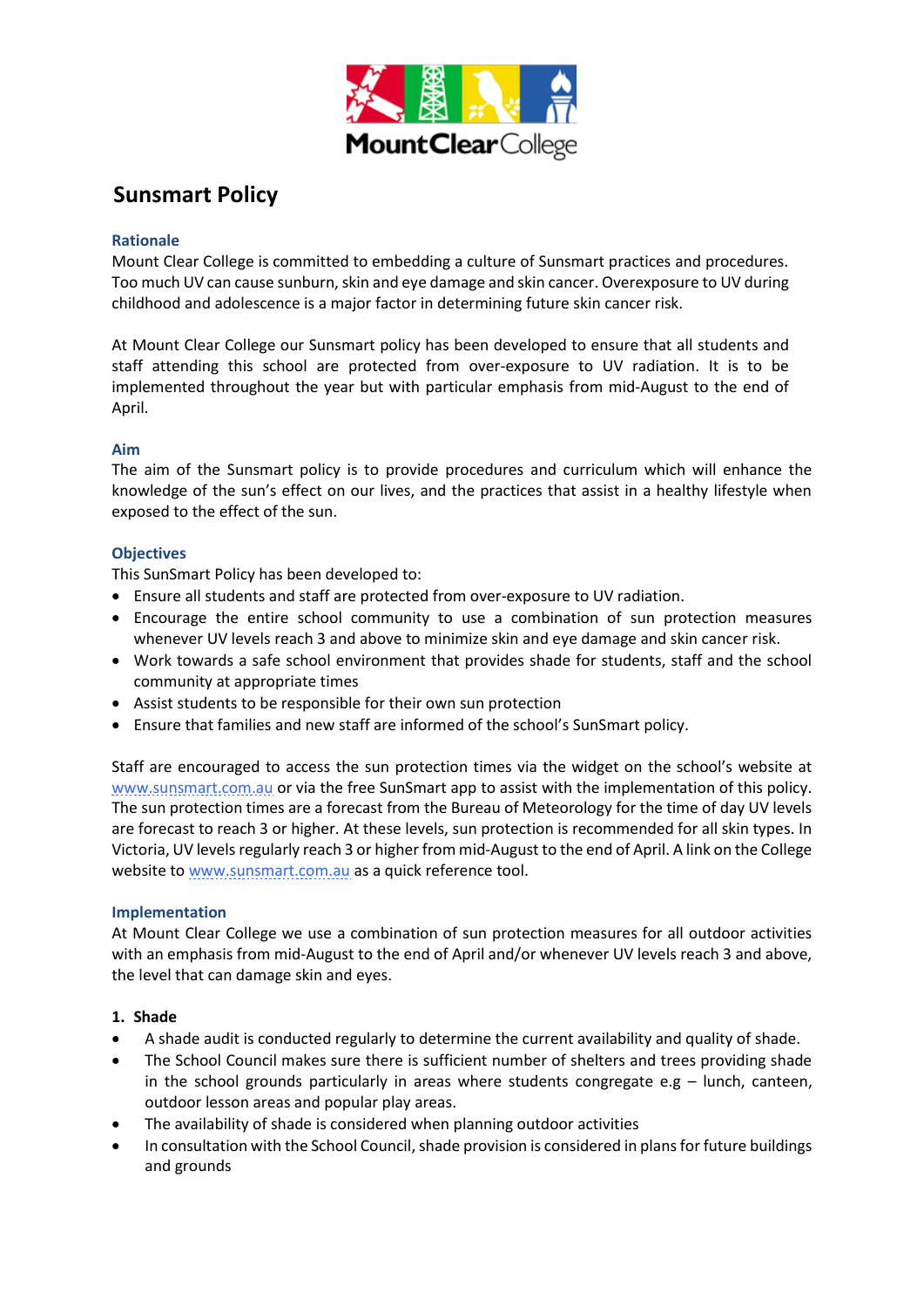- Staff and students are encouraged to use available areas of shade when outside
- Staff and students are encouraged to where hats and sunscreen from mid-August to the end of April during outdoor activity and hats are compulsory for any outdoor planned activity during class time including Physical Education.

#### **Clothing**

Sun protective clothing is included in our school uniform/dress code and sports uniform. School clothing is cool, loose fitting and made of light weight fabric. It includes shirts with collars and long sleeve options.

### **2. Hats**

During all planned classroom outdoor activities hats are compulsory from mid-August to the end of April and if the UV level is 3 or above. This applies to staff and students to protect their face, and ears. Students are required to wear a bucket hat, whenever they are outside during planned activities and encouraged during recess and lunchtime. Baseball or peak caps are not considered a suitable alternative.

### **3. Sunglasses (optional)**

Students and staff are encouraged to wear close fitting, wrap-around sunglasses that meet the Australian Standard 1067 (Sunglasses: Category 2,3 or 4) and cover as much of the eye area as possible.

### **4. Sunscreen**

- Students must provide their own SPF 30+ (or higher) broad spectrum, water resistant sunscreen.
- Time will be allocated for students to apply sunscreen at least 20mins prior to going outdoors and reapplied every two hours or more frequently if sweating and swimming, when further outdoor activities are going to be taking place.
- Strategies are in place to remind students to apply sunscreen before going outdoors.
- Yard Duty teachers will carry sunscreen that students and staff can have access to and sunscreen will be available for any whole school events that involve outdoor activity such as Athletic and Swimming Carnivals

### **5. Staff OHS and Role Modeling**

As part of OHS UV risk controls and role-modeling when the UV is 3 or above staff;

- Wear sun protective hats, clothing and sunglasses when outside provided by themselves
- Apply SPF 30+ (or higher) Broad-spectrum, water resistance sunscreen
- Seek shade whenever possible

Families and visitors to the College will be encouraged to use a combination of sun protection measures (sun protective clothing, hats, sunglasses, sunscreen, shade) when participating in and attending outdoor school activities.

### **Promotion**

Regular articles and awareness campaigns will be available for students, staff and the whole school community to access raising the awareness and importance of being sunsmart. These may include:

- Presenters/Key experts in the area
- the SunSmart widget at [www.sunsmart.com.au](http://www.sunsmart.com.au/) on the Mount Clear College website
- the use of current technology within the College to promote the sun protection times for the day
- Continuing to educate students on what the UV index ratings mean and the certain measures they need to take to be SunSmart in relation to the UV level